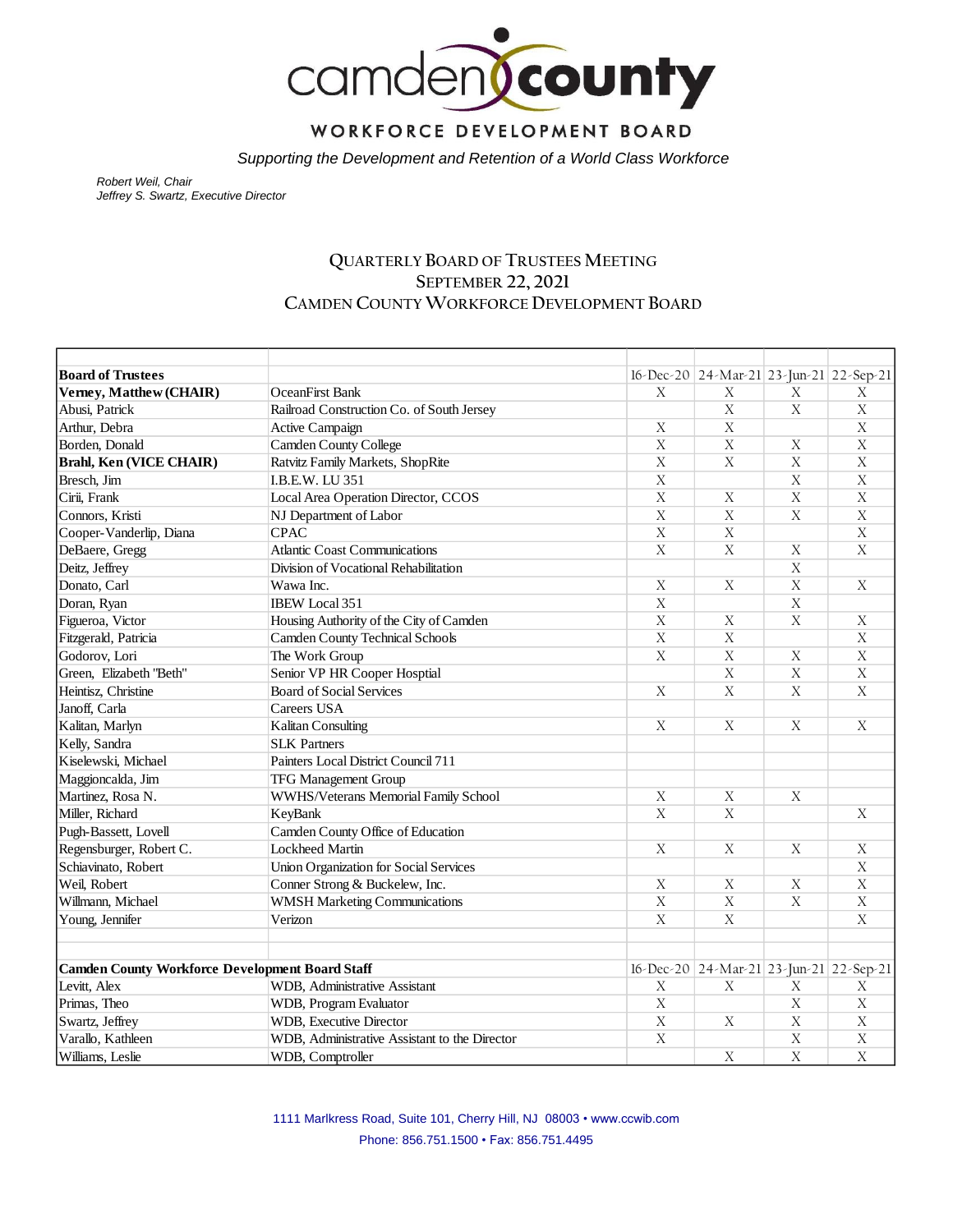| <b>Committee Members</b> |                                                              |                  | $16$ -Dec-20 24-Mar-21 23-Jun-21 22-Sep-21       |                |             |
|--------------------------|--------------------------------------------------------------|------------------|--------------------------------------------------|----------------|-------------|
| Banks, Evangeline        | Juvenile Justice Commission                                  | X                | X                                                | X              | X           |
| Barclay, Arthur          | Camden County One-Stop                                       |                  |                                                  |                |             |
| Forman, Lois             | Independent Rehabilitation Jewish Family & Children Services | $\boldsymbol{X}$ | X                                                |                |             |
| Lucas, Angela            | Jewish Employment and Vocational Services                    |                  |                                                  |                |             |
| McCormick, Carol         | Camden County College, Business Services                     |                  | $\boldsymbol{X}$                                 | X              |             |
| Page-Soncrant, Jeanne    | LWD, Business Services                                       | $\mathbf X$      | $\mathbf X$                                      | $\mathbf X$    |             |
| Pape, Barbara            | Camden County One-Stop, Fiscal Manager                       |                  |                                                  |                |             |
| Peterson, Jyi            | Camden County One-Stop, Youth Councelor                      |                  |                                                  |                |             |
| Sinclair, Nidia          | Director, Camden County Career Center                        |                  |                                                  |                |             |
| Waller, Darchelle        | Winslow Township High School                                 | $\boldsymbol{X}$ |                                                  | X              | $\mathbf X$ |
| Wardlow-Hurley, Rhonda   | <b>HACC Youth Build</b>                                      |                  | $\boldsymbol{X}$                                 | $\mathbf X$    | $\mathbf X$ |
|                          |                                                              |                  |                                                  |                |             |
| <b>Guest:</b>            |                                                              |                  | $16$ -Dec-20   24-Mar-21   23-Jun-21   22-Sep-21 |                |             |
| Abdill, Suzanne          | Depatment of Education                                       | X                | X                                                | X              | $\mathbf X$ |
| Ayscue, Brian            | Camden County One Stop Career Center                         | $\mathbf X$      | X                                                | X              | $\mathbf X$ |
| Bennett, Ryan            | <b>Truist Bank</b>                                           | $\mathbf X$      | X                                                |                |             |
| Davis, Pastor Keith      | Camden Dream Academy                                         |                  |                                                  | X              |             |
| Eisenmann, Kevin         | Camden County One Stop                                       | $\boldsymbol{X}$ |                                                  |                |             |
| Fetty, Brett             | <b>Camden County Technical Schools</b>                       | $\mathbf X$      | X                                                | X              |             |
| Fussell, Imani           | Camden County                                                | $\mathbf X$      | $\boldsymbol{X}$                                 |                |             |
| Guzman, Elizabeth        | <b>DVRS</b>                                                  |                  | $\boldsymbol{X}$                                 |                |             |
| Hanna, Kaina             | <b>Camden County College</b>                                 | X                | $\boldsymbol{X}$                                 | X              |             |
| Hill, Lauren             | Camden County Career Center, Youth Manager                   | $\mathbf X$      | $\boldsymbol{X}$                                 | $\mathbf X$    | $\mathbf X$ |
| Iannucci, Susan          | <b>Camden County College</b>                                 | $\overline{X}$   |                                                  | $\overline{X}$ |             |
| Guest:                   |                                                              |                  | 16-Dec-20 24-Mar-21 23-Jun-21 22-Sep-21          |                |             |
| Leonetti, Mike           | Camden County One-Stop                                       |                  |                                                  | X              |             |
| McFarland, Salama        | Camden County BSS                                            | X                | $\boldsymbol{X}$                                 | $\mathbf X$    |             |
| McKelvey, Chris          | NJ Dept. Labor and Workforce Development                     |                  | X                                                |                |             |
| Mendez, Kelly            | Camden County Board of Social Services                       | $\bar{X}$        |                                                  |                |             |
| Robinson, Terrenny       | NJ Industry Partnerships                                     | $\mathbf X$      | $\mathbf X$                                      | X              | $\mathbf X$ |
| Veneziani, Jennifer      | DVRS, Business Outreach Coordinator                          |                  |                                                  |                |             |
| Venable, Margo           | <b>Camden County College</b>                                 |                  | $\mathbf X$                                      | $\mathbf X$    | $\mathbf X$ |
| Williams, Rev. Michael   | Abundant Life Fellowship Church                              |                  | X                                                | X              | $\mathbf X$ |
| Young, Jonathan          | Camden County Board of Chosen Freeholders                    | X                | X                                                |                | X           |

### MEETING MINUTES

Due to the New Jersey State of Emergency and COVID 19 response efforts, it was the decision of the WDB and Matthew (Matt) Verney, WDB Chair, to cancel the regular in-person Board of Trustees Meeting and convene virtual a meeting via Zoom Conferencing. Email notices and meeting materials were sent by the WDB to all board members on Monday, September 20, 2021. Meeting materials included the Agenda, Minutes-Meeting June 23, 2021, and the WIOA Performance Reports.

Alex Levitt, Administrative Assistant, WDB, checked the participant list, digital sign-ins, and attendance was recorded as shown above. He confirmed a quorum of board members in attendance for the purposes of voting, and asked guests to type their name in the chat section to confirm their attendance.

Matthew Verney, WDB Chair, called the meeting to order at 8:43am, and welcomed attendees to the September Quarterly Board of Trustees Meeting. He asked Alex to do an official roll call of Board members in attendance. He led attendees in the Pledge of Allegiance and Introduced Rev. Michael Williams to give the invocation

Matt introduced Jonathan L. Young, Commissioner Liaison, to give welcoming remarks. Commissioner Young gave welcoming remarks and congratulated everyone for their work and dedication. He announced more funding coming for rental assistance and help for non-profits through the Rescue Care Act. He said funds will advance the labor movement to be more competitive. He encouraged the Board, College, and One-Stop staff to stay vigilant in their mission. He welcomed Bill Moen, Director, Workforce Development & Innovation, to his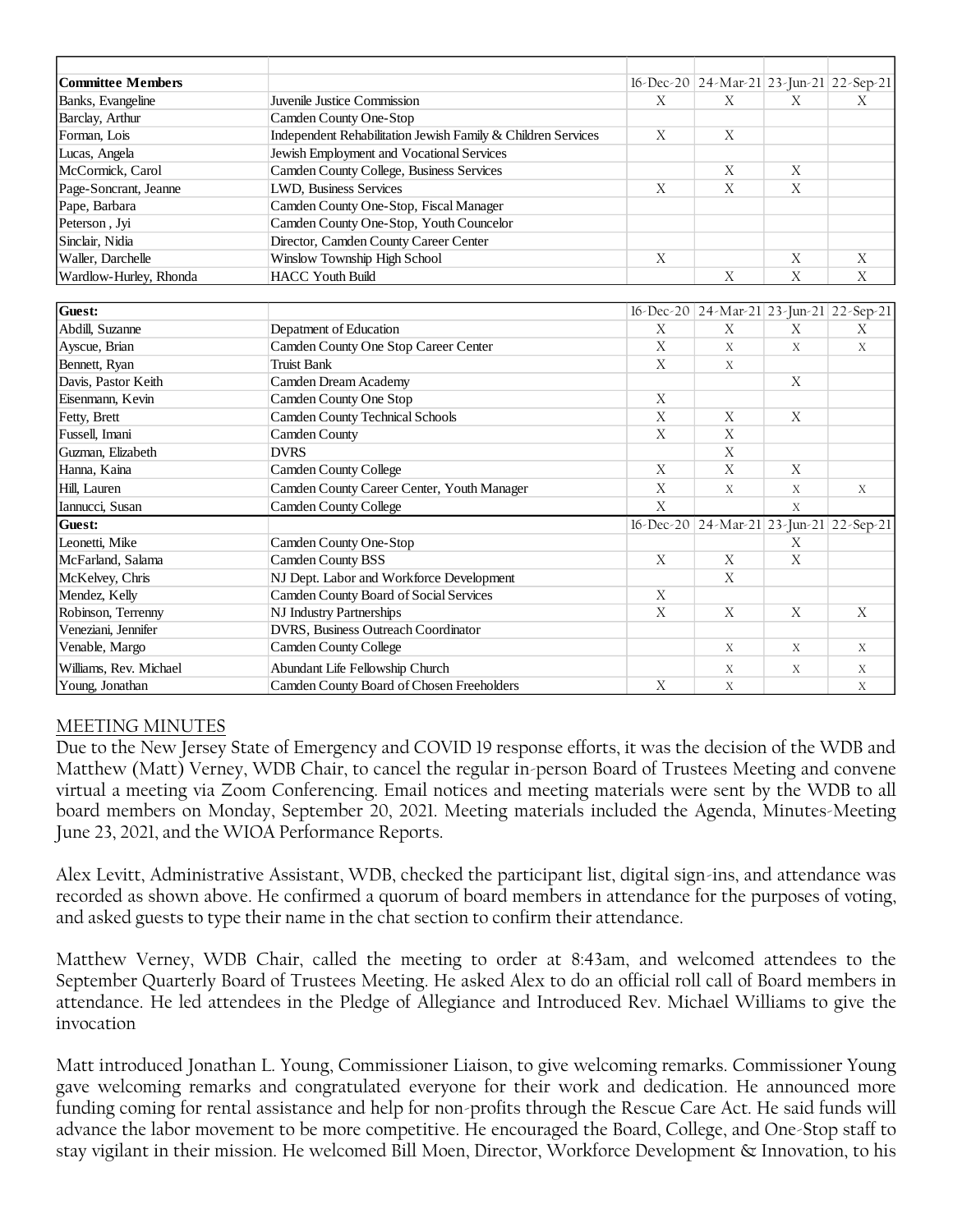new position at Camden County College. He said Bill brings a lot of dedication and experience to the community with him. Commissioner Young commented that he sees a greater relationship and merger of services between the college and WDB with a shared vision of improved services and outcomes for Camden County Residents. He also congratulated Matt Verney in his new position as WDB Chair. He thanked everyone again and said he is always proud to speak before this assemblage.

Matt Verney introduced Ken Brahl, Vice Chair, WDB, to conduct the business portion of the Board of Trustees Meeting.

# BUSINESS MEETING

## SUNSHINE LAW

Ken Brahl, Vice Chair, read the following: In accordance with the Sunshine Law and the public's right to know, we are required to provide adequate advance notice of our meetings. This meeting was advertised on the WDB's website, and in the Courier Post on September 8, 2021. Therefore, the public is welcome to witness the process by which governmental decisions are made and see democracy in action. Due to the COVID19 restrictions the notice of this meeting was emailed to members and previous guest attendees in advance.

# APPROVAL OF JUNE 23, 2021, MEETING MINUTES

A digital copy of the minutes from the last Quarterly Meeting of June 23, 2021, was sent electronically to the full Board of Trustees for review. The minutes from that meeting describe actions taken to conduct WDB board business by electronic vote and in accordance with the Sunshine Law.

Ken requested a motion to approve the minutes from that meeting. Michael Willmann made the first motion; Victor Figueroa made the second motion. Ken asked all Board members, in favor of approving the minutes, to respond by saying, "Aye." He asked all those opposed to respond by saying "Nay." There were no opposing votes. By a unanimous vote of the affirmative, the motion was carried, and the minutes were approved.

# MOTION TO APPROVE MASTER BUDGET 2021-2022

Matt introduced Gregg T. DeBaere, Treasurer, WDB, to put forth a motion to approve the Master Budget program year 2021-2022. Gregg read the following motion: All Board members should have received a copy of the Master Budget emailed to you on Friday, September 17, 2021. In accordance with the New Jersey State Employment and Training Commission policy resolution #2016-03, the Systems Performance Committee has reviewed the budget in detail and has unanimously recommended the budget be presented to the full Board of Trustees for approval. Gregg asked if there any questions regarding the Master Budget. Hearing no further questions; Gregg requested a Motion to approve the Fiscal Year 2021-2022 Master budget. He asked each person to state their name for the record. Mike Willmann made the first motion; Pat Abusi made the second motion. By unanimous vote to the affirmative, the motion was carried, and the Master Budget 2021-2022 was approved.

# INTRODUCTION OF PANEL DISCUSSION

Matt introduced a three-person panel of professionals to speak about the challenges of pandemic conditions, hiring, and innovations forecasted for the future of workforce development

# **Carl Donato, Store Operations Regional Recruiter at Wawa, Inc.**

Store Operations Regional Recruiter at Wawa, Inc. in New Jersey for the following counties: Burlington, Ocean, Cape May, Gloucester, Atlantic, Cumberland, Salem, & Camden . Wawa has afforded Carl great opportunities for advancement and diversity in his career. Wawa continues to grow and is always looking for great leaders who will help lead the company into the future.

# **Ken Brahl, Senior Director, Chief Compliance Officer**

In 1992, Ken joined Ravitz Family Markets from Wakefern Food Corporation where he served as a District Loss Prevention Supervisor. He joined Ravitz Family Markets as the Security Director and later transitioned to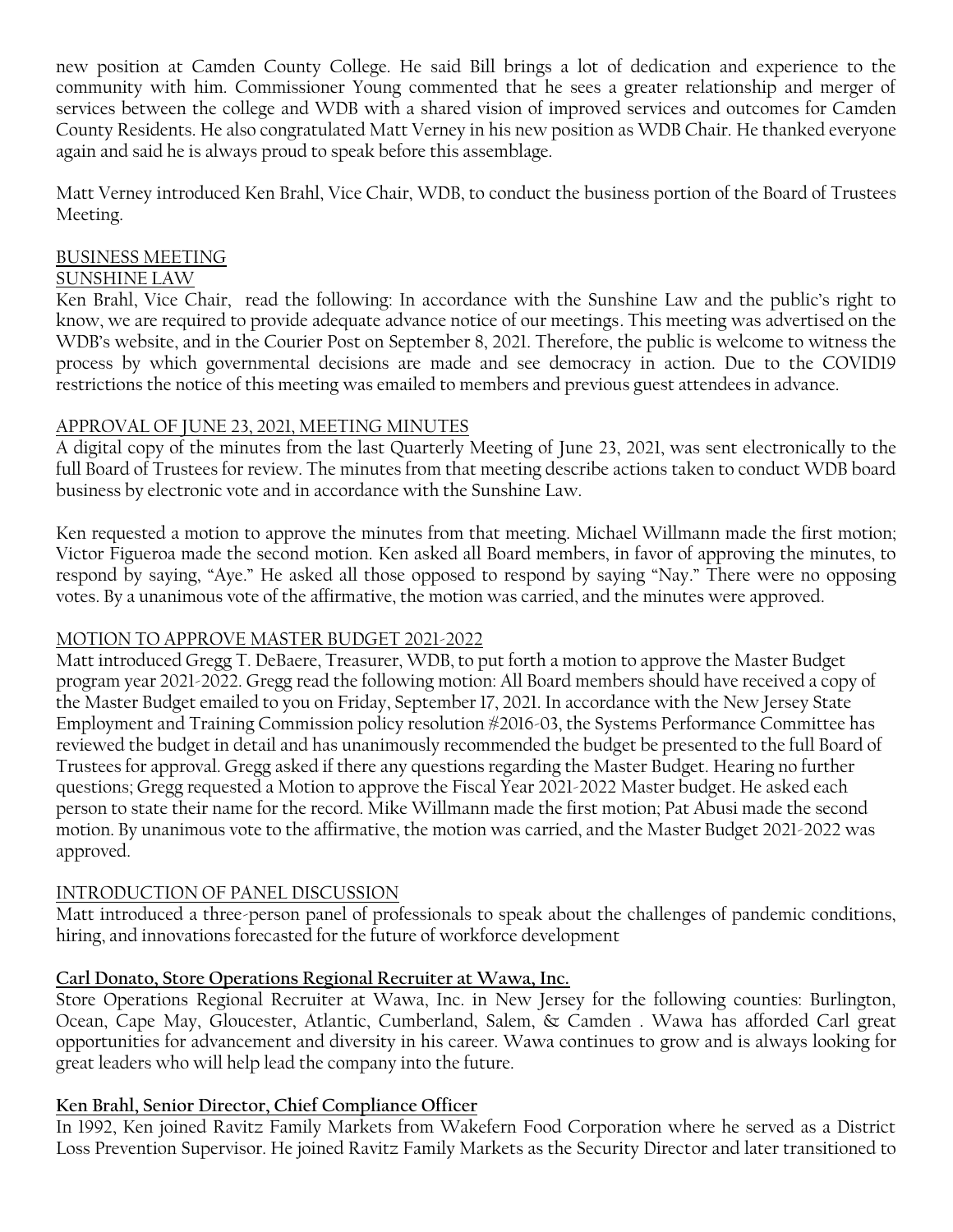the Director of Labor Relations. In 2019, Ken assumed the role of Chief Compliance Officer, and oversees Human Resources, Labor Relations, and Compliance for this 1000-person company. He considers the company's strong relationship with its unions, his development and training of new managers, and his work with the disabled community to be among his most notable accomplishments

## **Bill Moen, Director , Workforce Development & Innovation , Camden County College.**

Previously, Bill served New Jersey for over six years as the South Jersey Director for United States under Senator Cory Booker, providing outreach to the State's southern counties, and managing an office in Camden City. In this role, he led a team that focused on collaborating with local communities to identify opportunities for collaboration and federal investment, particularly around workforce development and other labor-related issues. A first-generation college graduate, Bill received his bachelor's degree in Political Science from Rowan University, and his master's degree in Public Administration from the Fels School of Government at the University of Pennsylvania.

Matt posed questions to the panelists; questions for Ken Brahl and Carl Donato.

- o What did Covid-19 reveal as the biggest challenge to your industry?
- o What specific technology did your organization/business implement to overcome some of this past year's challenges and how did improve your business?
- o What organization/business, in your industry sector, have you noticed is making the greatest advancements toward automation and what are they doing?

Carl said Wawa remained opened during the pandemic, but made the safety of staff and customers, a priority over store profits. This brought management to an even greater focus on Wawa's company culture. Management began to realize just how much tenseness front line staff were experiencing, dealing with customers, during those initial stages of the pandemic. Wawa quickly refitted some store locations with drive thru options and online ordering. Safety gear was distributed, shielding was installed, and store disinfecting staff were trained and deployed. Some seventy-five store were vandalized during the period of post-closure tensions at inner city locations across the region. Kiosk ordering in the stores was already working well before the pandemic, but Wawa began implementing some check-out and phone app payment systems. Carl said it is hard to pinpoint how other companies will be working with Artificial Intelligence and what the future looks like. Wawa is still dedicated to supporting its staff, and creating career paths that make sense for co-workers, providing a vested stake in the company and a sustainable living. They look for long term relationships, and of course Wawa hires "smiles."

Ken commented about the loss of Steve Ravitz, President Emeritus, Ravitz Family Markets, starting the stores pandemic journey, only three weeks in, brought management right to the heart of the matter. He said there were many tense days and hours dealing with customer meltdowns and challenges and of course stock challenges were an everyday guessing game. Ken said hiring has been a challenge. One notable implementation was to work with local schools, and store locations now have a futures program. This program invites youth to work a 4-8pm shift that provides training and development around different departments of the stores. He spoke about installing more self – checkout lanes and online ordering. The stores also installed kiosks in the deli department. He said the company usually runs with about one thousand employees, but the current roster is about 800. Ken said the future of automation will eliminate many entry-level jobs, and retailers across the industry sector will look for whatever innovations they can to keep their businesses running. While initial investments in technology may be high, the costs to operate them will be lower than wage and benefit costs. It's a fact that will change the entire labor system over the next ten years. He said it won't eliminate the need for staff; it may elevate staff to a new kind of career path that embraces automation. That's where collegeemployer partnerships will help make the difference. Ken said as Dr. Lauren Hill, Director, Adult Basic Skills, CCC, commented during a recent Literacy Committee meeting..."As we define the new normal!"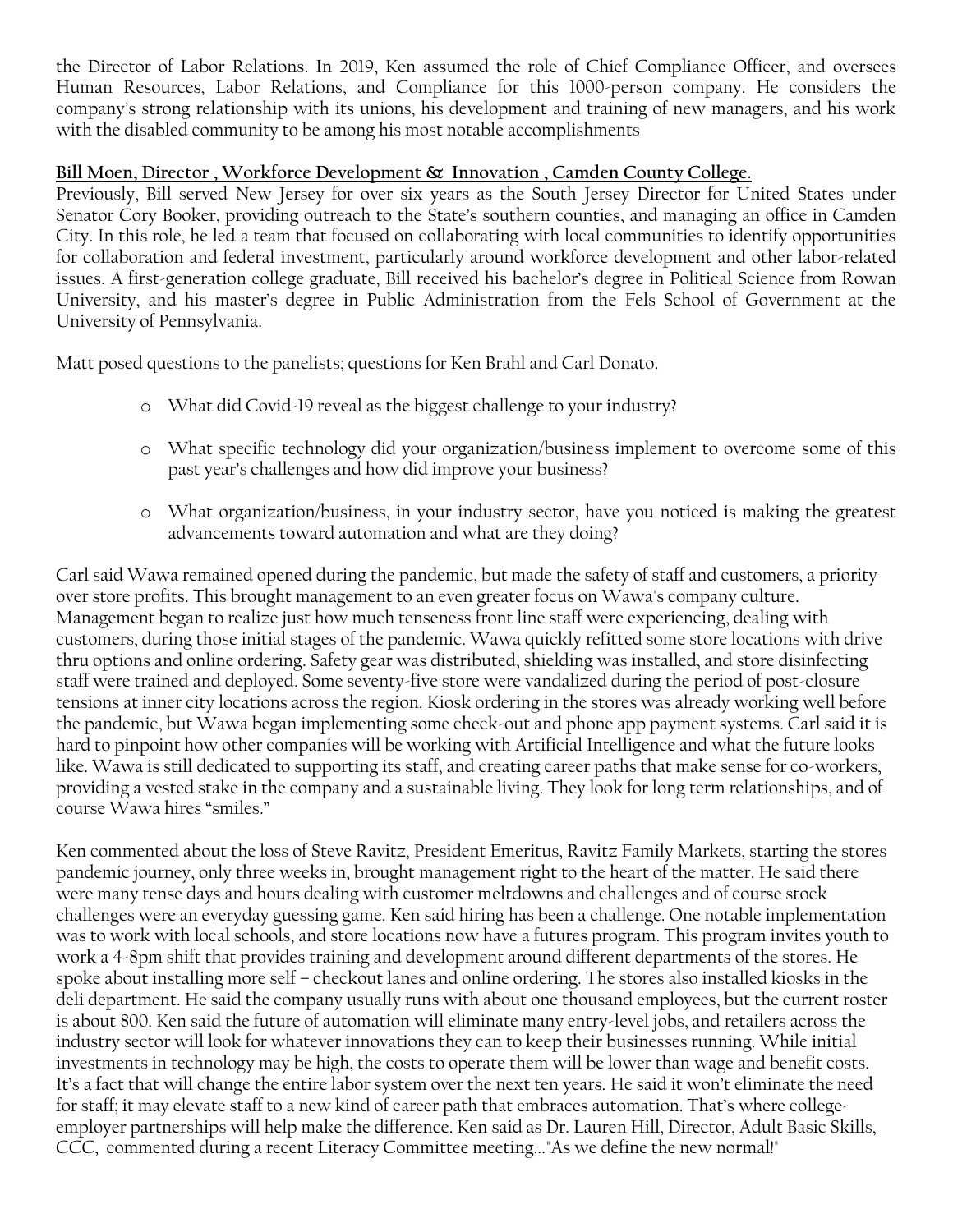### Questions for Bill Moen.

- o Coming out of the pandemic, are there any funding opportunities available for both credit and none credit students?
- o How has the idea of remote work or career path learning been embraced by the college and what are your thoughts on the hybrid model?

Bill started by thanking the WDB for inviting him to speak on the panel. He also paid a special thanks to Kaina Hanna, Associate Dean of Workforce Development & Continuing Education, and Margo Venable, Executive Dean of School, Community, and Workforce Training Programs, for helping him prepare answers to today's questions. To answer the funding question, Bill said there are several funding opportunities for students enrolled at Camden County College. He said the college received a significant amount of Cares Act funding, which was initiated in June 2020, to support credit students. Those funds have been totally expended at this point. The next round of funding came from The Corona Virus Response Relief and Supplemental Appropriations Act. This funding began in late December of 2020 and runs through May of 2022. These funds can be used for both credit and non-credit students. These funds can be applied to tuition, books, transportation, childcare, and even outstanding balances. Another unique feature of the grant is that it can be applied to medical expenses. The College also received funding through the American Rescue Plan for the same term and for the same purpose. Bill said additionally, there are scholarship opportunities that can be accessed through the college's foundation office. These funds are available for both credit and non-credit students as well. Matt thanked Bill and said its nice to know there is support for students coming out of the pandemic.

To Matt's second question about remote work and learning, Bill said there are student and staff areas of consideration. He said first, the staff embraced remote work, and each employee was provided with the technology to work from home. The phone systems were upgraded so staff could receive calls, in real time, while working from home. At the student level, there are new assessment type programs that allow students to apply past experiences to gain credits that can be applied to their degree. The hybrid model of in-person and remote learning gives students the best of hands-on learning with some online study. Many students prefer the hybrid model, and the feedback has gone from one end of the spectrum to the other. Some thrive better with inperson learning and some like the remote option.

Matt said he felt the board would appreciate this hyper-local discussion. He liked Ken's new term for workforce development regarding youth..."Futures!" He said it was also great to hear that automation can be embraced and merged with career pathing and post-educational training opportunities. He thanked Ken and Carl. He also thanked Bill for his willingness to speak on such short notice, and newness to his position. Jeffrey S. Swartz, Executive Director, thanked the panelists, especially Bill Moen who he said did an impressive job for being so new to his position.

### ONE STOP CAREER CENTER UPDATES

Matt introduced Frank Cirii, Local Area Operations Director, to give an update about One-Stop Career Center operations.

Frank reported that the One-Stop is has been opened to serve the public by-appointment as needed, and virtually as much as possible. He said it has been going well with no serious issues to speak of other than individuals trying to speak to a representative from unemployment. Signs indicating that unemployment services are not at the One-Stop have been placed around the building. These signs were provided thanks to the efforts of WDB Directors, and the Garden State Employment and Training Association (GSETA).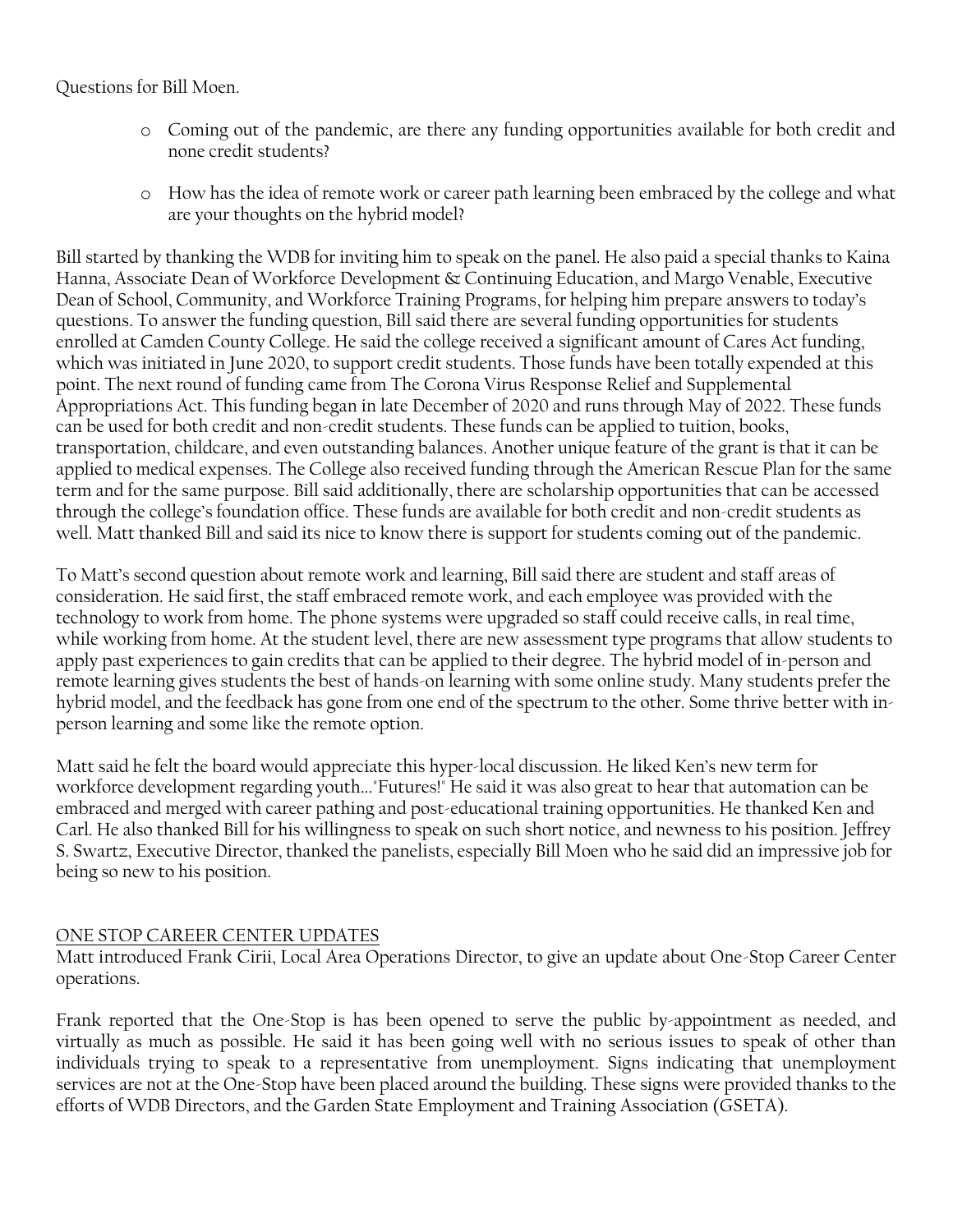Frank reported on the implementation of QLess, the online appointment program, which customers can use to make an appointment with members from the One-Stop. This was to have a hybrid model utilized for everyone during the on-going pandemic. Frank added that, in comparison to 2020, these virtual resources give everyone access to the One-Stop services in a multitude of ways they couldn't before. He said this has streamlined the onboarding process for all staff as they have used DocuSign, a virtual signature program, for all their customer interaction. He acknowledged the assistance of Kristi Connor, Manager, Employment Services, DOL, for creating a scannable QR Code link for all customers to access the virtual and partner services.

Frank continued the update by saying there was an uptick in trainings in the last few months with more on the rise with certain grants ending. He said that all counselors have been putting customers into training for 3 job areas: CDL, the medical field, and tech jobs. Frank said the Virtual Services Directory were distributed, along with other partner materials, at a recent job fair, co-sponsored by the County, at the Cherry Hill Mall on September 17<sup>th</sup>. He mentioned the presence of the WDB as well as forty additional employers in participation.

#### PRESENTATION OF THE ANNUAL REPORT

Bob Weil, Former Chair, Chair Business Service and Outreach Team, said the Annual Report 2020-2021 was sent digitally to the full board and is posted to the WDB Website: [www.ccwib.com](http://www.ccwib.com/) He read the following message to the Board and guests attending the call:

#### Members,

If there are a few words that could sum up this program year 2020-2021, it would be resilience, compassion, and adaptability. Besides shifting over to a virtual platform for Board and Committee meetings, the Executive Team went to work with One-Stop management bringing forth ideas to serving customers in a virtual way. The Virtual Services Directory was developed out of a cry, from residents, for a human, not a machine, on the other side of the phone line. When I say a cry, I mean real human stress related concerns about where the next family meal was coming from, or how parents were going to oversee their child's home school plan. Pandemic and civil unrest caused us all to examine our deepest fears and vulnerability which extended to the population we serve. Words we never gave much thought to, such as "underserved" "diversity and inclusion," "connectivity" became real parts of our everyday conversation and actions.

The County Board of Commissioners is to be commended for their response to these cries. The WDB stood beside them at food distribution and vaccination events, scheduled throughout the County, all the way into the winter of 2020. Their recommendation that the WDB and One-Stop develop a County Business Action Plan put the Business Service and Outreach Team to work on finding ways to help local businesses recover from tremendous losses of help and income. The Systems Performance Committee put their heads together to help providers stay afloat while they transitioned to virtual service. The Literacy Committee stayed active assisting with book drives and promoting literacy and connectivity services. The Operations Committee stayed focused on the state required WDB certifications and One Stop procurement, but they also worked to create improved customer outreach and messaging and improve system processes. (See committee updates for more details on these initiatives.)

One personal priority I set for the Executive Team was to continue diversifying our committees and the board. It is meant to generate some new interest and ideas. The WDB office has a diversified staff that is highly engaged and works well together. The current Executive Committee is one of the most dedicated and engaged groups I have ever worked with in my time on the board. In terms of a long-range organization plan, I recommended that each of them appoints a Vice Chair to assist and further the committee's goals.

I am so honored to have stood as Chair over these last two years and look forward to brighter days as we define the new norm. Matt Verney will be bringing in fresh ideas and seeks to include more youth engagement in our committees. Ken Brahl, as Vice Chair, will really help drive the WDB toward better understanding of real employer challenges. My thanks, once again, to the WDB staff for all their hard work. Many workforce Boards